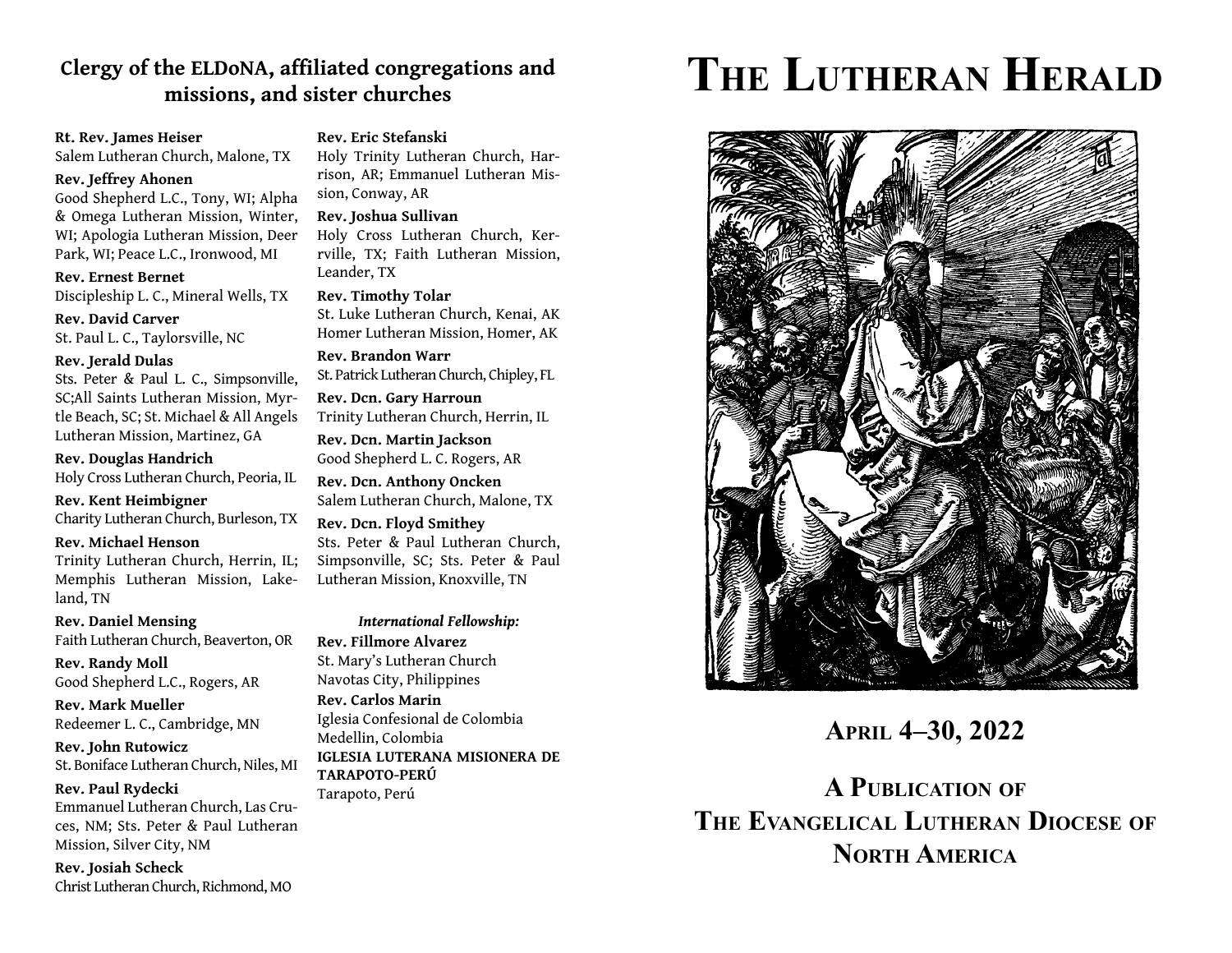## *The Calendar*

*The Lutheran Hymnal* (1941): TLH; *The Evangelical Lutheran Hymn-Book* (1912): ELHB; *The Evangelical Lutheran Hymnary* (1913): ELH

(Monday: M; Tuesday: T; Wednesday: W; Thursday: R; Friday: F; Saturday: S)

| April 3        | Lent 5-Judica                                            | <b>ELH 587</b>  |
|----------------|----------------------------------------------------------|-----------------|
| April 10       | Palmarum                                                 | <b>TLH 146</b>  |
| April 14 $(R)$ | Maundy Thursday                                          | <b>TLH 163</b>  |
| April 15 $(F)$ | Good Friday                                              | <b>TLH 172</b>  |
| April 16 $(S)$ | Holy Saturday                                            | TLH 190/ELH 335 |
| April 17       | Easter-The Feast of the Resurrection of our Lord TLH 195 |                 |
| April 19 $(T)$ | Philip Melanchthon, Confessor                            |                 |
| April 24       | Easter 1-Quasimodogeniti                                 | <b>TLH 208</b>  |
| April $25(M)$  | St. Mark, Evangelist                                     |                 |

**ST. IGNATIUS SEMINARY UPDATE—**The Spring quarter began on February 28. The classes this quarter are as follows:

E009—Greek Readings 3 (1 hr.)

S005—Creation and Redemption (3 hrs.)

H004—Reformation (3 hrs.)

E004—Isaiah (3 hrs.)

 The seminary midterm break will begin Saturday, April 9 and classes will resume Monday, May 2. The break is situated around Holy Week, Easter, and the annual Colloquium and Synod of the diocese.

**SUPPORT FOR ST. IGNATIUS SEMINARY—**The work of the seminary is of critical importance for the ongoing purpose of this diocese, preparing future pastors to serve in congregations of our fellowship. In the past year, there has been a signi fi cant decrease in financial support for St. Ignatius. While the seminary has sufficient reserves to continue its work for several years, it is important that we do not deplete these reserves. If you would be willing to help provide such support, it can be sent to ELDoNA via the treasurer, Rev. Michael Henson, Trinity Ev. Lutheran Church 1000 North Park Ave. Herrin, IL 62948

## SATURDAY, APRIL 30: GALATIANS 3:23-29 **QUASIMODOGENITI**

 It is very easy for us as people to set up "us" versus "them" comparisons. In some ways it is helpful–we have to differentiate between truth and error, for example, because God calls us to be faithful to his Word.

 But not all distinctions matter in the same way. In Christ, our individual human identities are unimportant compared to the fact that we belong to Christ and are heirs of eternal life. And this is because of our baptism! The Galatians were losing sight of what it really meant to be "Abraham's seed"–they wanted to seek God's favor through obedience to the Law. But not even Abraham, who was a great believer, was justified by the Law–rather, he trusted God's promises and it was credited to Him as righteousness. In the very same way, we trust God's promises to forgive our sins for the sake of Christ's suffering and death, which He signs and seals with baptism. And we eagerly await the day when we can join Abraham and all of the others who trusted in God's promises of forgiveness for their sins. That trust in God's Gospel promise is what makes us one in Christ, not obedience to the ceremonial Law, or external similarities like being Jews or Greeks, slaves or free, male or female. Christ lived and died for all, and so the Gospel is for all.

 Prayer: Grant, we beseech Thee, almighty God, that we who have celebrated the solemnities of the Lord's resurrection may, by the help of Thy grace, bring forth the fruit thereof in our life and conversation; through the same Jesus Christ, Thy Son, our Lord, who liveth and reigneth with Thee and the Holy Ghost, ever one God, world without end. Amen.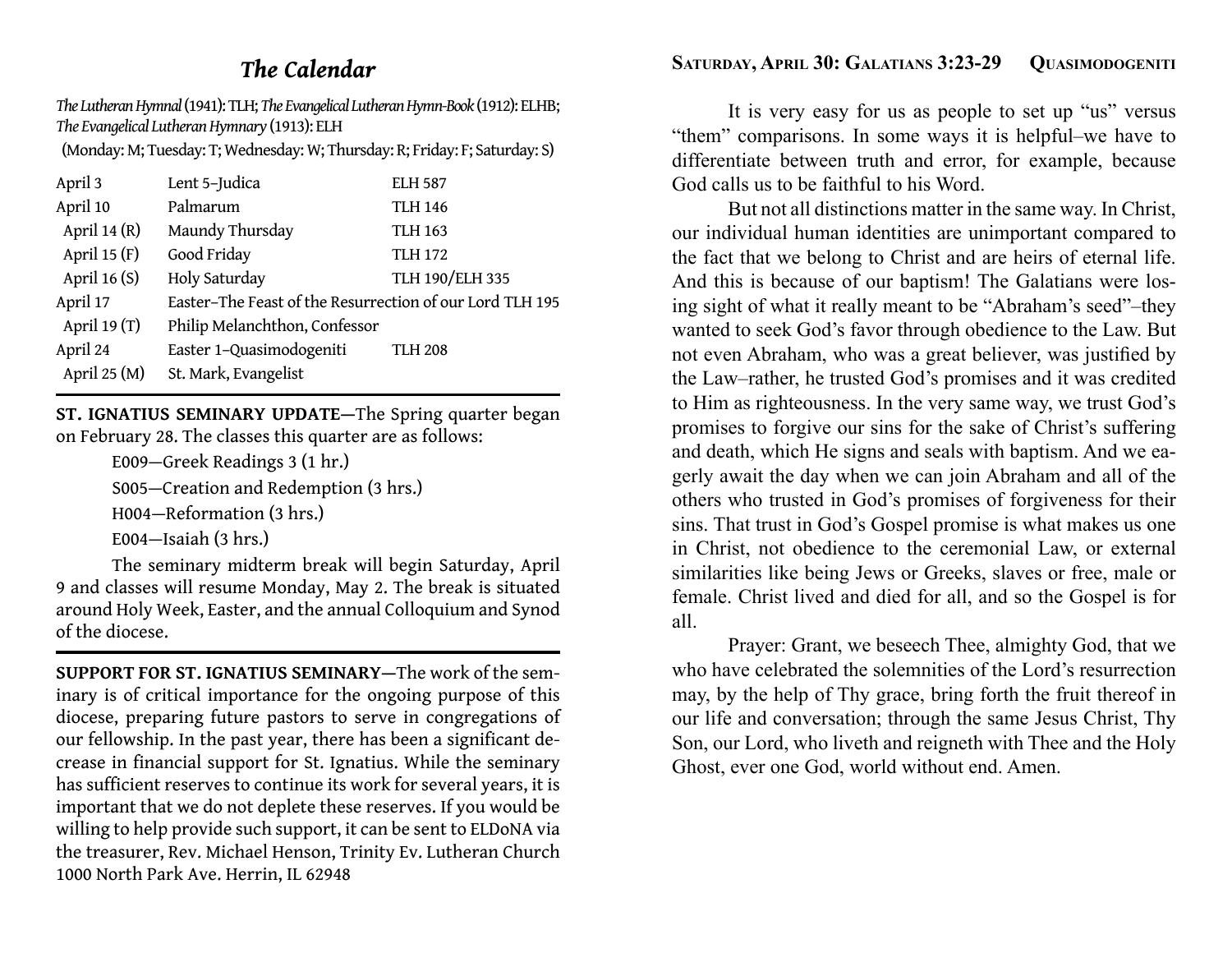## FRIDAY, APRIL 29: ROMANS 6:3-11 **QUASIMODOGENITI**

 Many of us were baptized as infants, so we may feel that event is strange and remote. But we must remember that our baptism is a powerful thing! Most importantly, God has promised the forgiveness of sins through His Word and the washing of water. And we can also see powerful symbolism in the transition from death to life.

 Just as Jesus Christ died for our sins and was gloriously resurrected to life, so too should our old sinful natures die in baptism. But the focus here is not our death, but our new life! For we are by nature slaves to sin, but through baptism God claims us as His own and gives us new life to live for Him. We read in our Small Catechism, in the fourth chief part: "It signifies that the old man in us is to be drowned by daily sorrow and repentance, and die with all sins and evil lusts; so that daily there may come forth and arise a new man, forever living before God in righteousness and purity."

 So baptism has power, but let us also consider this symbolism. Thanks be to God that He has forgiven our sins, so that we may live before God in righteousness and purity!

 Prayer: Grant, we beseech Thee, almighty God, that we who have celebrated the solemnities of the Lord's resurrection may, by the help of Thy grace, bring forth the fruit thereof in our life and conversation; through the same Jesus Christ, Thy Son, our Lord, who liveth and reigneth with Thee and the Holy Ghost, ever one God, world without end. Amen.



VISITOR AT SALEM AND ST. IGNATIUS SEMINARY—Michael and Kayla Schommer and their children recently visited. Michael (center) is considering application to begin studies at St. Ignatius in the next triennium.

**COLLECT AND PSALM FOR USE IN THIS TIME OF WAR**—As the Russian regime engages in its barbaric and unjusti fi able war against Ukraine, the bishop of the Ukrainian Lutheran Church has asked that prayer would be offered on behalf of the Ukrainian people. The following Collect is appointed for that purpose and it is to be used in the Divine Service and Prayer Offices of Matins and Vespers throughout Lent:

O almighty Lord God, who alone riddest away tyrants, stir up Thy great strength, we beseech Thee, and come and help Thy Church; scatter the counsels of them that secretly devise mischief, and do Thou bring the dealings of the violent to naught; cast down the unjust from high places, and cause the unruly to cease from troubling; allay all envious and malicious passions, and subdue the haters and evil-doers. Look in mercy on those immediately exposed to peril, conflict, sickness, and death; comfort the prisoners, relieve the sufferings of the wounded, and show mercy to the dying. Remove in Thy good providence all causes and occasions of war, dispose the hearts of those engaged therein to moderation, and of Thy great goodness restore peace among the nations; through Jesus Christ, our Lord. Amen.

 The use of Psalm 37 as an imprecatory Psalm may also be used in the Prayer Offices, in addition to the appointed Psalm of the day or week. — — — — — — — — Bishop Heiser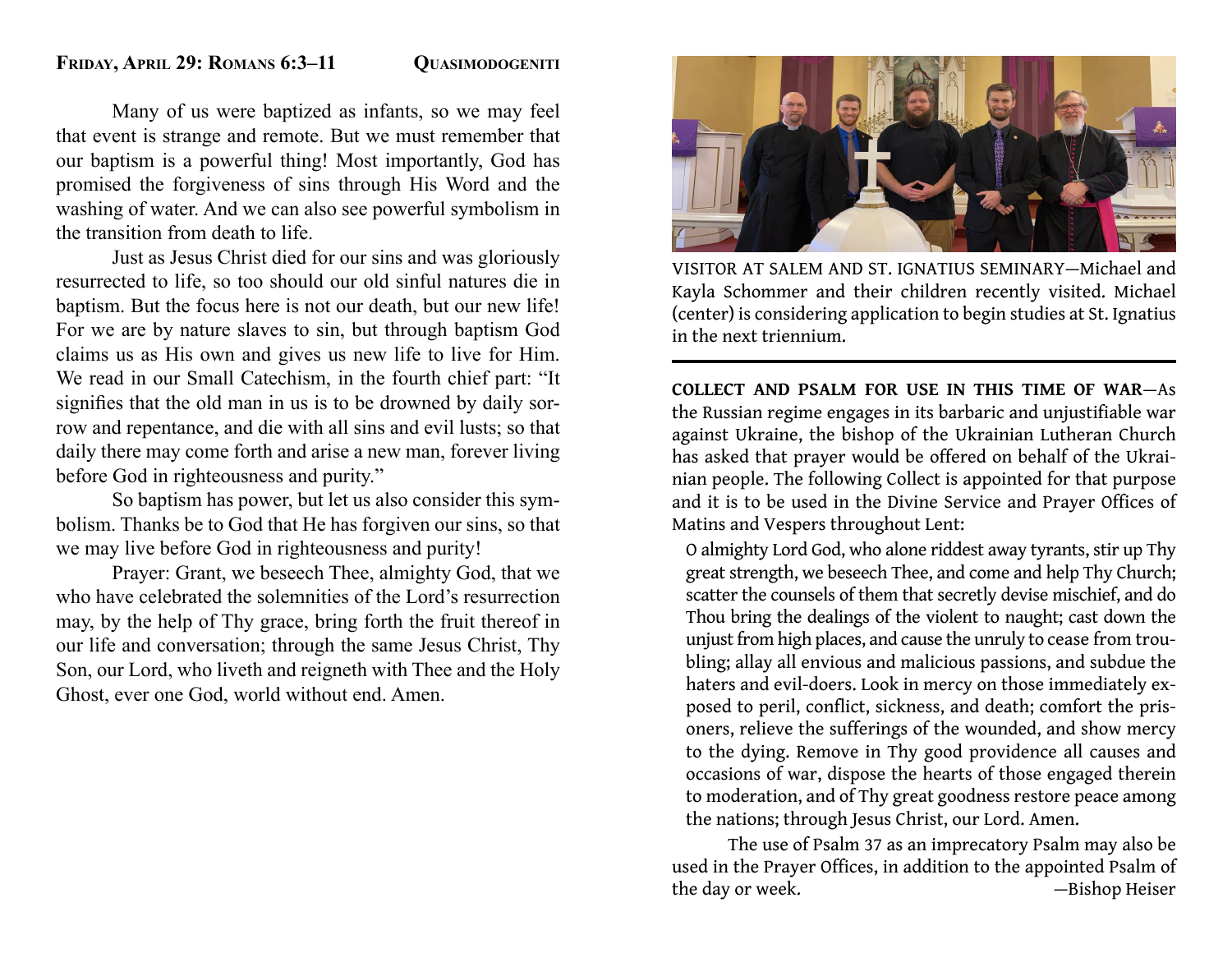# Lesson from the Book of Concord Judica Sunday

## **Chapter VI. Of the Third Use of the Law.**

 1. We believe, teach and confess that although men rightly believing and truly converted to God have been freed and exempted from the curse and coercion of the Law, they nevertheless are not on this account without Law, but have been redeemed by the Son of God, in order that they should exercise themselves in it day and night, (Ps. 119). For even our first parents before the fall did not live without Law, which Law of God was also written upon their hearts, because they were created in the image of God (Gen. 1:26sq.; 2:16 sqq.; 3:3).

 2. We believe, teach and confess that the preaching of the Law is to be urged with diligence, not only upon the unbelieving and impenitent, but also upon the rightly believing, truly converted, regenerate, and justified by faith.

 3. For although they are regenerate and renewed in the spirit of their mind, yet, in the present life, this regeneration and renewal are not complete, but are only begun, and believers are, in the spirit of their mind, in a constant struggle against the flesh, i.e. against the corrupt nature and disposition which cleaves to us unto death. On account of this old Adam, which still inheres in the understanding, will and all the powers of man, it is needful that the Law of the Lord always shine upon the way before him, in order that he may do nothing from self-imposed human devotion; likewise, that the old Adam also may not employ his own will, but may be subdued against his will, not only by the admonition and threatening of the Law, but also by punishments and blows, so that he may follow and surrender himself captive to the Spirit (1 Cor. 9:27; Rom. 6:12; Gal. 6:14; Ps. 119:1 sqq.; Heb. 13:21).

 4. Then as to the distinction between the works of the Law and the fruits of the Spirit, we believe, teach and confess that the works which are done according to the Law, as long as they are and are called works of the Law, are only extorted from man by the force of punishment and the threatening of God's wrath.

 5. But the fruits of the Spirit are the works which the Spirit of God who dwells in believers works through the regenerate, and are done by believers so far as they are regenerate [spontaneously and freely], as though they knew of no command, threat or reward; for in this manner the children of God live in the Law and walk according to the Law of God, a manner which St. Paul, in his Epistles, calls the Law of Christ and the Law of the mind (Rom. 7:25; 8:7).

 6. Thus the Law is and remains both to the penitent and impenitent, both to regenerate and unregenerate men, one and the same Law, namely, the immutable will of God; and the distinction, so far as it concerns obedience, is alone in the men, inasmuch as one who is not yet regenerate does what is required him by the Law out of constraint and unwillingly (as also the regenerate do according to the flesh); but the believer, so far as he is regenerate, without constraint and with a willing spirit, does that which no threatening of the Law could ever extort from him.

—The Formula of Concord, Epitome, Art. VI

Our verses for today present a remarkable contrast between fear and boldness. The disciples are huddled together, hiding out in fear of what the Jewish rulers and powers might do to them. And our risen Lord appears to them, showing the terrible wounds He endured on the cross, to prove that it was really Him. And He calls them to be his Apostles, who would boldly go forth into the world to preach His Word.

 Our Lord does not condone or excuse their fear, but He gives them a commission: He formally institutes the Office of the Ministry by giving them the authority to forgive and retain sins. This authority is from Jesus Himself. In His words, "As the Father has sent Me, I also send you," and in breathing on them and invoking the Holy Spirit, we see the love and provenance of God in giving the Ministry to the Church. That Ministry continues today, and it strengthens and builds Christ's Church. According to Christ's commission, sinful men preach Law and Gospel, and administer the Sacraments of Baptism and the Lord's Supper. May we ever be found to be faithful stewards of that Ministry–faithful and bold teachers of the Church, and faithful and diligent hearers of God's Word.

 Prayer: Grant, we beseech Thee, almighty God, that we who have celebrated the solemnities of the Lord's resurrection may, by the help of Thy grace, bring forth the fruit thereof in our life and conversation; through the same Jesus Christ, Thy Son, our Lord, who liveth and reigneth with Thee and the Holy Ghost, ever one God, world without end. Amen.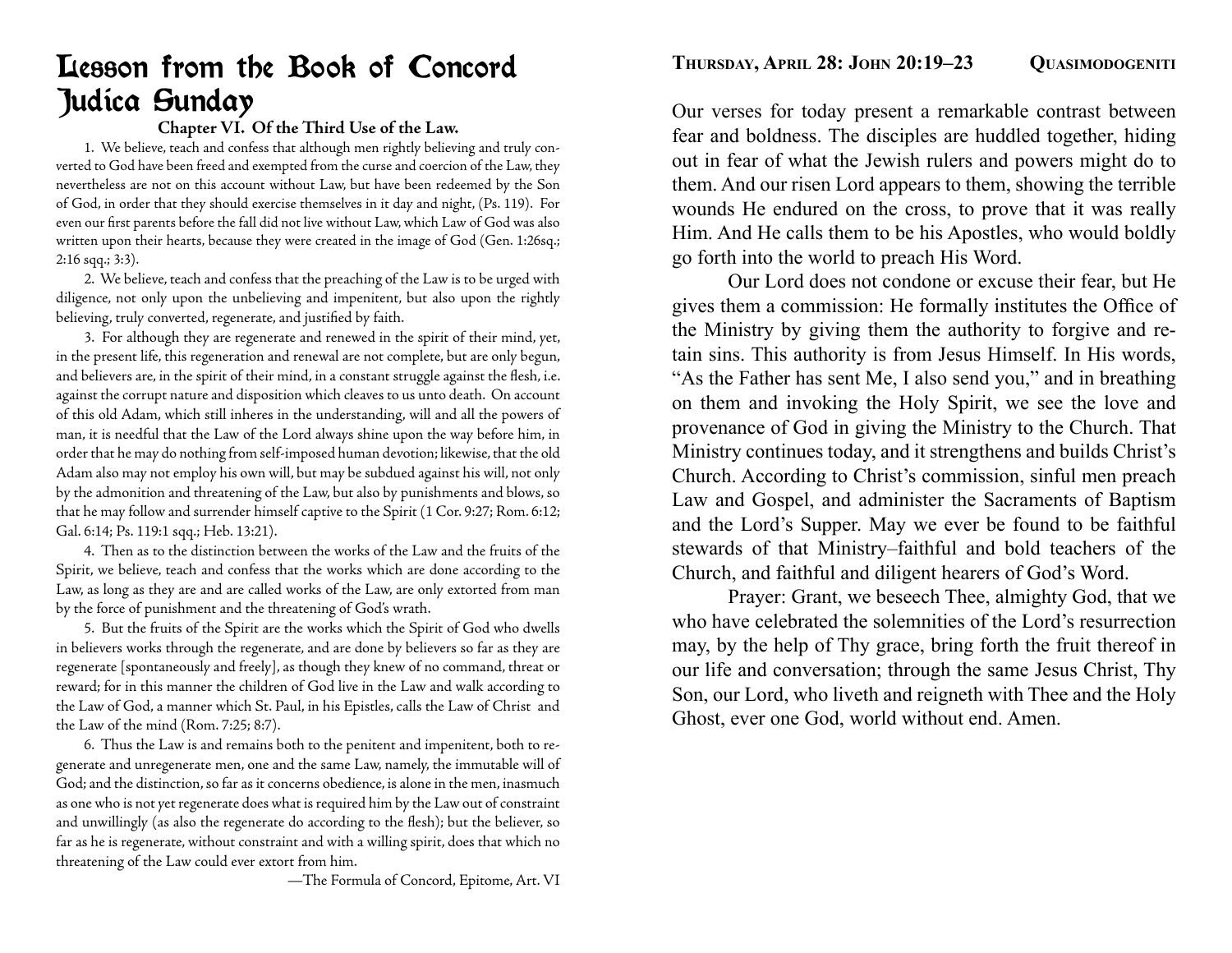There is an old saying that in the United States, one hundred years is a long time, and in Europe, a hundred miles is a long distance. The saying is glib, but there seems to be some truth to it. Look at all of the things that have changed in the last sixty or seventy years. How can we imagine something that is not subject to the ravages of time?

 And yet, this is exactly what God promises us about His Word. All around us, and even in our bodies, we see the ravages of time. Glory fades, accomplishments are forgotten. But what about God's Word? God's Word has been faithfully proclaimed since the days of Adam, the first prophet. God's Word is faithfully proclaimed today, and God's Word will be proclaimed up until the very moment that Christ returns in glory to give His believers their crown of life. We see the fruit of that Word in our mutual love for, and support of, our fellow believers in that Word. We seek out opportunities to show our love and thankfulness! And we thank God that He has preserved His Word, and will preserve it until the end of time.

 Prayer: Grant, we beseech Thee, almighty God, that we who have celebrated the solemnities of the Lord's resurrection may, by the help of Thy grace, bring forth the fruit thereof in our life and conversation; through the same Jesus Christ, Thy Son, our Lord, who liveth and reigneth with Thee and the Holy Ghost, ever one God, world without end. Amen.

 Love begins with the Christian Church, with Christians loving other Christians. This does not mean that Christians do not love non-Christians. On the contrary, Christians will love all men better if their love starts where the Christ commanded: "if you have love for one another."

 There is a vocational hierarchy to love. In Matthew 22, our Lord teaches that the greatest commandment is to love God, and the second is to love our neighbor (vs. 37–40). We can only truly love our neighbor if we love God more; if we love our neighbor more than God, it will be impossible to truly love either God or our neighbor.

 Just as love for God must come before love for neighbor, our Lord teaches that not all neighbors are loved the same way. Love for fellow Christians must come before love for non-Christians. This does not mean that we do not love non-Christians. Rather, just as loving God leads to loving neighbors, loving God's saints leads to loving those who are not saints. This is necessary because the greatest good we could wish on anyone is that he becomes a saint through faith and Baptism.

We must love God first, then God's saints, then those who are not saints. Only in this way can we love all men properly.

 Prayer: We beseech Thee, Almighty God, mercifully to look upon Thy people, that by Thy great goodness they may be governed and preserved evermore both in body and soul; through Jesus Christ, Thy Son, our Lord, who liveth and reigneth with Thee and the Holy Ghost, ever one God, world without end. Amen.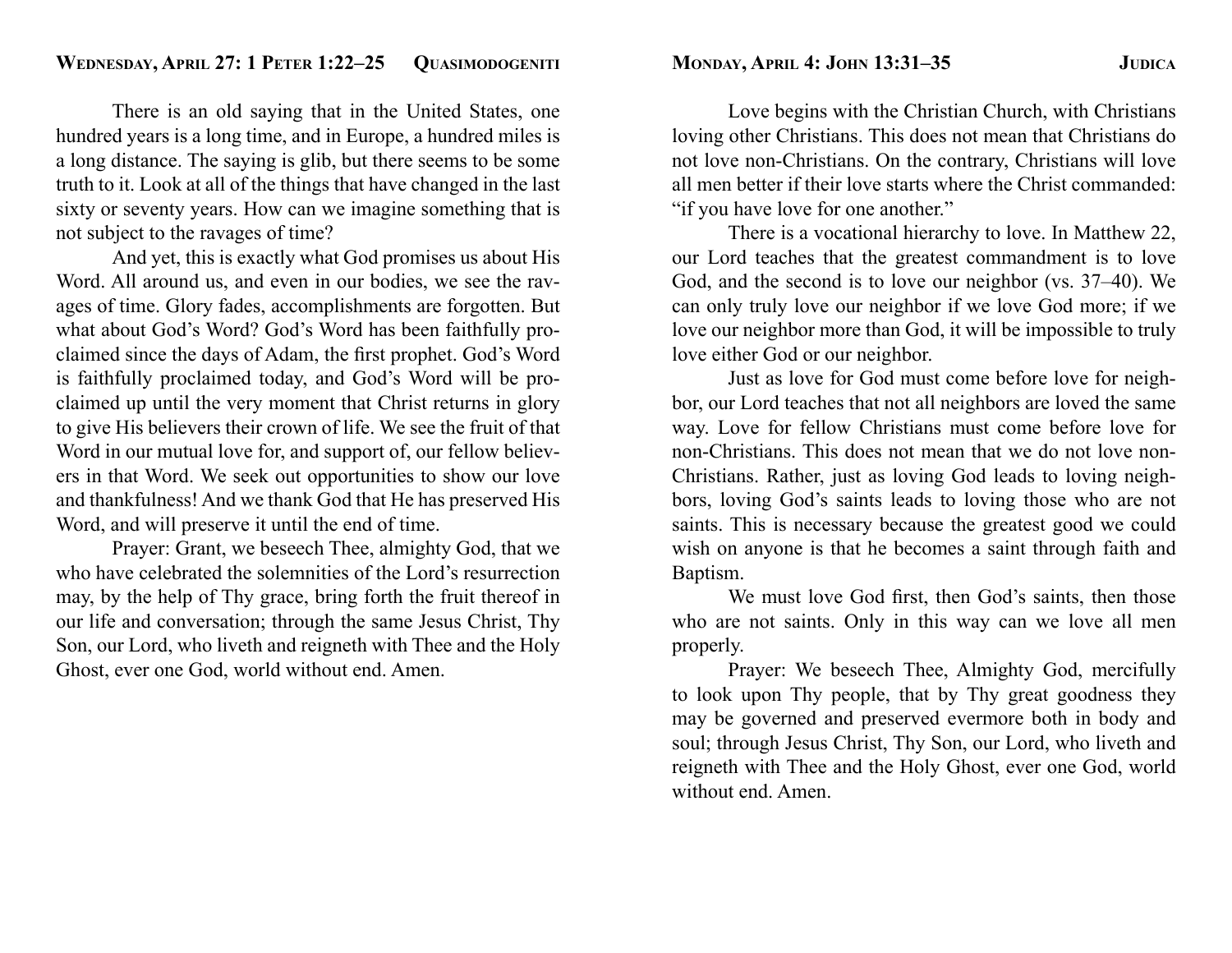Everyone suffers because of man's fall into sin. Christians, in general, suffer more. In addition to what all men suffer, a Christian suffers for two other reasons: 1) he has made the world and the devil his enemies and 2) the Christ also suffered. Now, suffering is not evil, in a moral sense. We may call suffering "evil" if we mean that it was not part of God's original plan. But it is not a sin to suffer. To despair is a sin; to charge God with moral evil is a sin. But to suffer is not a sin. On the other hand, if we endure suffering by prayer, that prayer is a pleasing sacrifice to God.

 St. Paul, in today's text, teaches that God comforts us in affliction. He does not always take affliction away, but He does always comfort. Our chief comfort is that our sins are forgiven through faith in the Lord Jesus Christ. As often as we pray in faith, God reaffirms to us this promise of forgiveness in Christ. The more we are afflicted, the more we pray. Therefore God uses affliction to bring us closer to Him, so that we lean on Him and grow more confident in the forgiveness of our sins. When fellow saints suffer as we do, we can comfort them in the same forgiveness of sins. We do not comfort with empty words like, "It'll be ok." Our comfort means something: "In Christ, your sins are forgiven."

 Prayer: We beseech Thee, Almighty God, mercifully to look upon Thy people, that by Thy great goodness they may be governed and preserved evermore both in body and soul; through Jesus Christ, Thy Son, our Lord, who liveth and reigneth with Thee and the Holy Ghost, ever one God, world without end. Amen.

How hard is it to fathom that the infinite, eternal God would take on frail human flesh and live as one of us? He did this not out of boredom, or as a game, or a matter of curiosity, but because we needed Him to do it. When we look at what God demands of us in the Law, we know how far short of it we really fall. The Law tells us we must, and we grumble and complain, and then do not follow it. The Law says we must not, and those are the things we want to do most, because they are "fun," or because others would think less of us if we did not.

But Christ took on our flesh to fulfill the Law for us, taking upon Himself the death sentence that we had all earned. In doing so, and in calling us to faith in Him, He has done two things: He has taken away the sting and threat of death and eternal damnation, and He has freed us to live our lives in thankfulness and gratitude to Him. When we look to the cross, we see the magnitude of His sacrifice, and we rejoice to live anew in Him.

 Prayer: Grant, we beseech Thee, almighty God, that we who have celebrated the solemnities of the Lord's resurrection may, by the help of Thy grace, bring forth the fruit thereof in our life and conversation; through the same Jesus Christ, Thy Son, our Lord, who liveth and reigneth with Thee and the Holy Ghost, ever one God, world without end. Amen.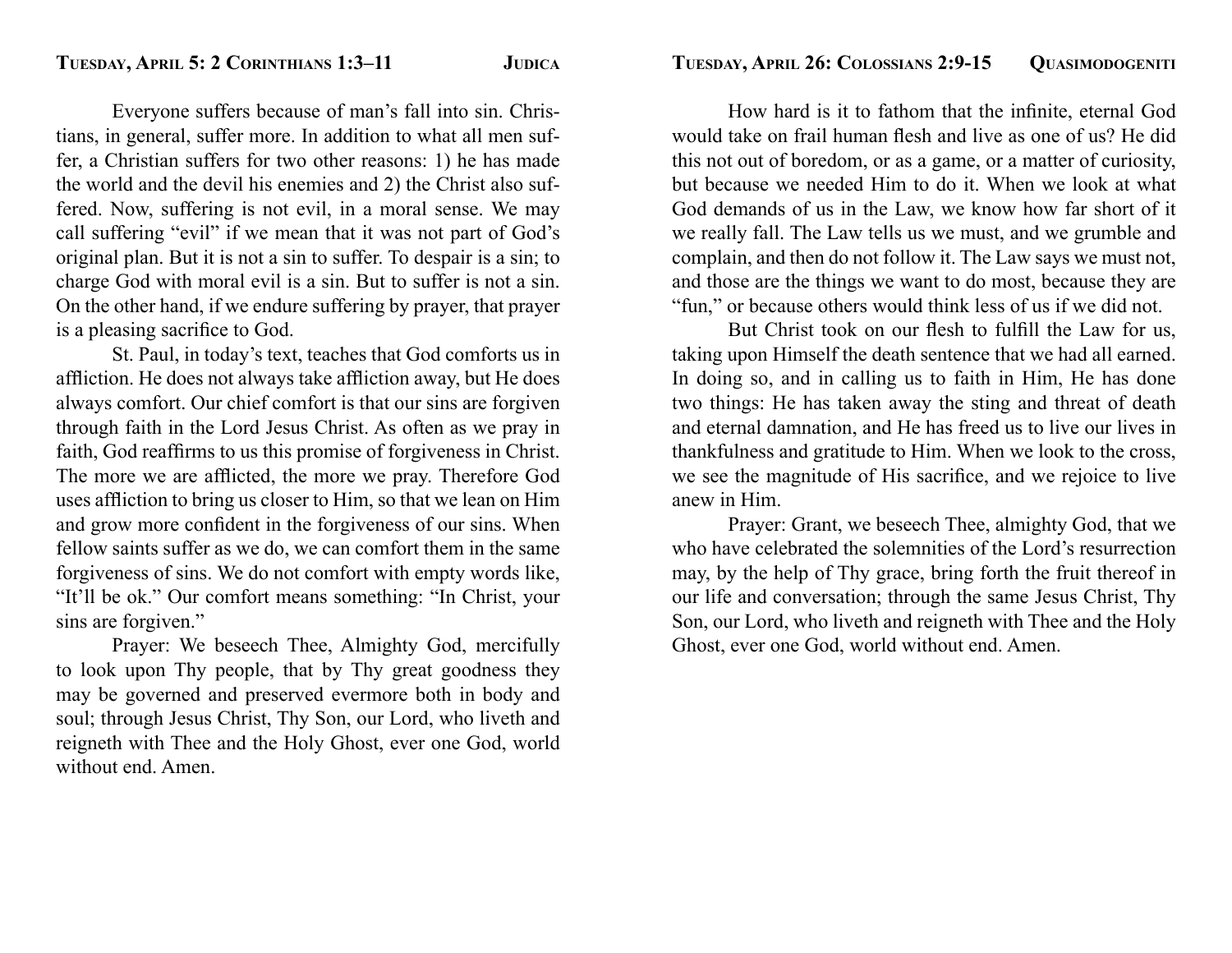Sometimes we feel the incredible pressure of expectations–our own, those of our families, those of our co-workers. And it can be very easy to feel that we can never measure up to those expectations.

 This prophecy to the nation of Israel makes it clear–God is doing something for them (and for us!). He is not doing it because they (or we) deserve it; He is doing it for the sake of His own name. For surely if He left it to us, we would be lost. But we can trust Him to fulfill His promise. The Israelites were living far from the lands and people they knew and loved, among strangers and foreigners. They were in exile because God had warned them to repent of their sins and return to Him, but they had not. Imagine the joy you would feel as an Israelite to hear that God would call you back from exile, and sprinkle you with clean water!

 In the same way, He has called us His own in the mighty waters of baptism. He has cleansed us from the filth of our sinful natures and inclinations, and invites us to live a new life of holiness before Him. Let us follow Him with joy!

 Prayer: Grant, we beseech Thee, almighty God, that we who have celebrated the solemnities of the Lord's resurrection may, by the help of Thy grace, bring forth the fruit thereof in our life and conversation; through the same Jesus Christ, Thy Son, our Lord, who liveth and reigneth with Thee and the Holy Ghost, ever one God, world without end. Amen.

"Because He could swear by no one greater, He swore by Himself."

 To swear is to call someone greater than yourself to be a witness of what you say. Oaths are taken with a hand on the Bible as though to say, "As God is my witness, I am telling the truth." If someone says, "I am not lying", and we do not believe him, are we more likely to believe him if he adds, "I swear by myself that I am not lying"? Of course not.

 If God swears by Himself, it can only mean one of two things: 1) He is a liar, or 2) He is the very highest authority of all. The Pharisees of Jesus' day chose the first option, saying to Him, "You bear witness of Yourself; Your witness is not true" (John 8:13). However, Jesus demonstrated who He is not only by word, but also by deed. His resurrection from the dead proves that He is God and, therefore, the highest authority of all. "I AM the First and the Last. I AM He who lives, and was dead, and behold, I AM alive forevermore. Amen." (Revelation 1:17–18)

 Since Jesus is the highest authority of all, everything He says is true. When He says your sins are forgiven, they are. When He says, "This is My body ... This is My blood," we must believe that they are. We are Abraham's children if we believe what Jesus says.

 Prayer: We beseech Thee, Almighty God, mercifully to look upon Thy people, that by Thy great goodness they may be governed and preserved evermore both in body and soul; through Jesus Christ, Thy Son, our Lord, who liveth and reigneth with Thee and the Holy Ghost, ever one God, world without end. Amen.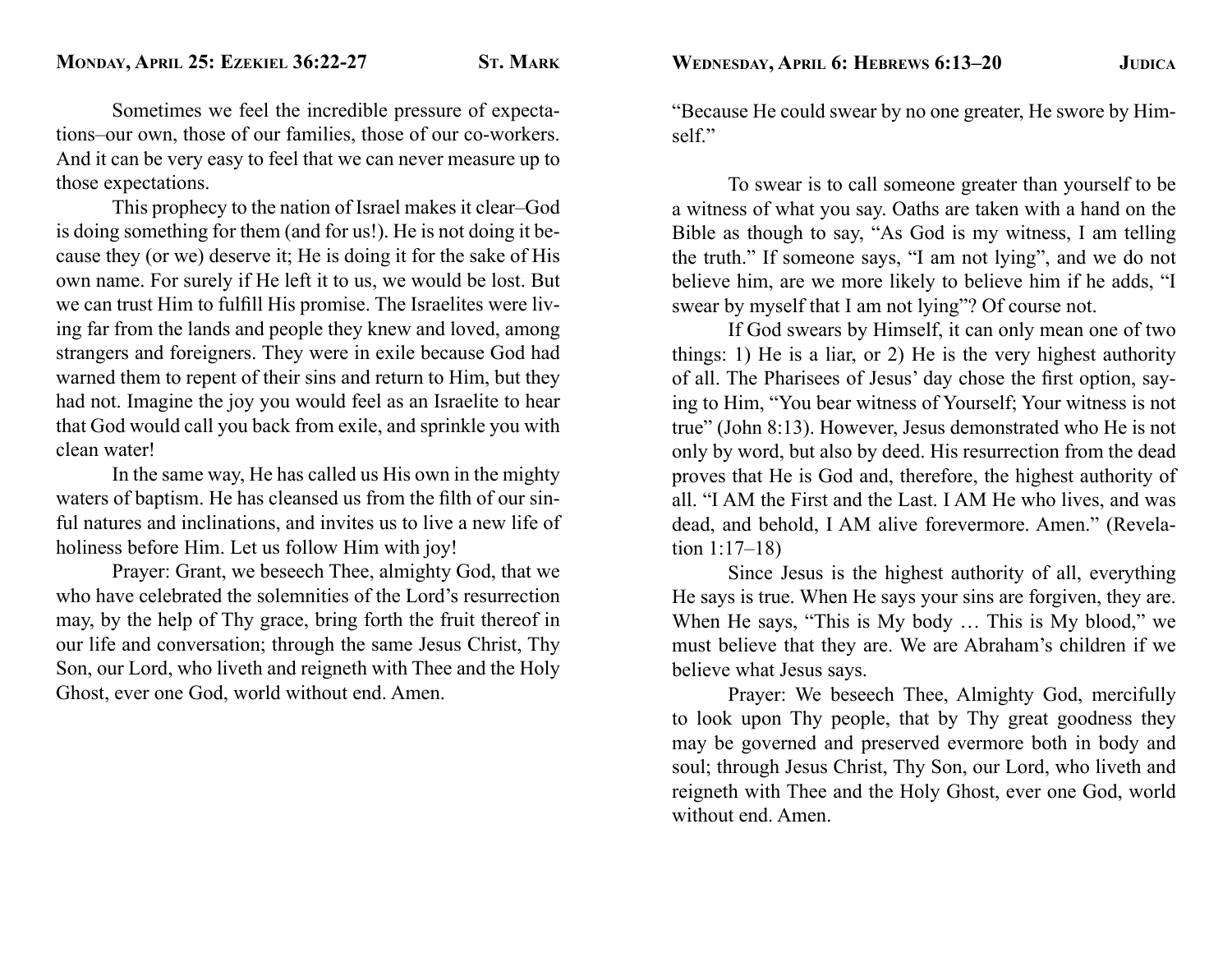When the children of Israel committed idolatry with their golden calf, Moses was willing to be the substitute for their atonement. He prayed, if God would not forgive their sin, that God would blot out Moses from the book of life instead. In this way, Moses prefigured the Lord Jesus Christ, who would take the sins of all mankind on Himself and die in their place.

 However, God rejects Moses's proposition, saying, "Whoever has sinned against Me, I will blot him out of My book." Moses was not the Christ. Moses was not able to pay for the sins of the people, because he himself was a sinful man. Yes, Moses was a faithful man, who remained with the Lord in faith and did not commit idolatry like the rest. But he was a man, only, and could die for no one's sins except his own. In this way, Moses pointed forward to the Lord Jesus Christ, who would be more than a man; He would be man and God at the same time.

 The Lord Jesus Christ is both like Moses and greater than Moses. He is like Moses because He intercedes between us and God, and prays that God would not condemn us for our sins. Again, He is greater than Moses because His sinless blood is worthy to atone for the sins of all people. And He did atone for the sins of all people!

 Prayer: We beseech Thee, Almighty God, mercifully to look upon Thy people, that by Thy great goodness they may be governed and preserved evermore both in body and soul; through Jesus Christ, Thy Son, our Lord, who liveth and reigneth with Thee and the Holy Ghost, ever one God, world without end. Amen.

# Lesson from the Book of Concord Quasimodogeniti Sunday

## **Article V.**

That we may obtain this faith, the Office of Teaching the Gospel and administering the Sacraments was instituted. For through the Word and Sacraments as through instruments, the Holy Ghost is given, who worketh faith where and when it pleaseth God in them that hear the Gospel, to wit, that God, not for our own merits, but for Christ's sake, justified those who believe that they are received into favor for Christ's sake.

 They condemn the Anabaptists and others, who think that the Holy Ghost cometh to men without the external Word, through their own preparations and works.

## **Article XXV.**

 Confession in our churches is not abolished; for it is not usual to give the Body of the Lord, except to them that have been previously examined and absolved. And the people are most carefully taught concerning the faith and assurance of absolution, about which, before this time, there was profound silence. Our people are taught that they should highly prize the absolution, as being the voice of God, and pronounced by His command. The power of the Keys is commended, and we show what great consolation it brings to anxious consciences; that God requires faith to believe such absolution as a voice sounding from Heaven, and that such faith in Christ truly obtains and receives the forgiveness of sins.

 Aforetime, satisfactions were immoderately extolled; of faith and the merit of Christ, and the righteousness of faith, no mention was made; wherefore, on this point, our churches are by no means to be blamed. For this even our adversaries must needs concede to us, that the doctrine concerning repentance has been most diligently treated and laid open by our teachers.

 But of Confession, they teach, that an enumeration of sins is not necessary, and that consciences be not burdened with anxiety to enumerate all sins, for it is impossible to recount all sins, as the Psalm testifies [19:13]: "Who can understand his errors?" Also Jeremiah [17:9]: "The heart is deceitful, who can know it?" But if no sins were forgiven, except those that are recounted, consciences could never find peace; for very many sins they neither see, nor can remember. —The Augsburg Confession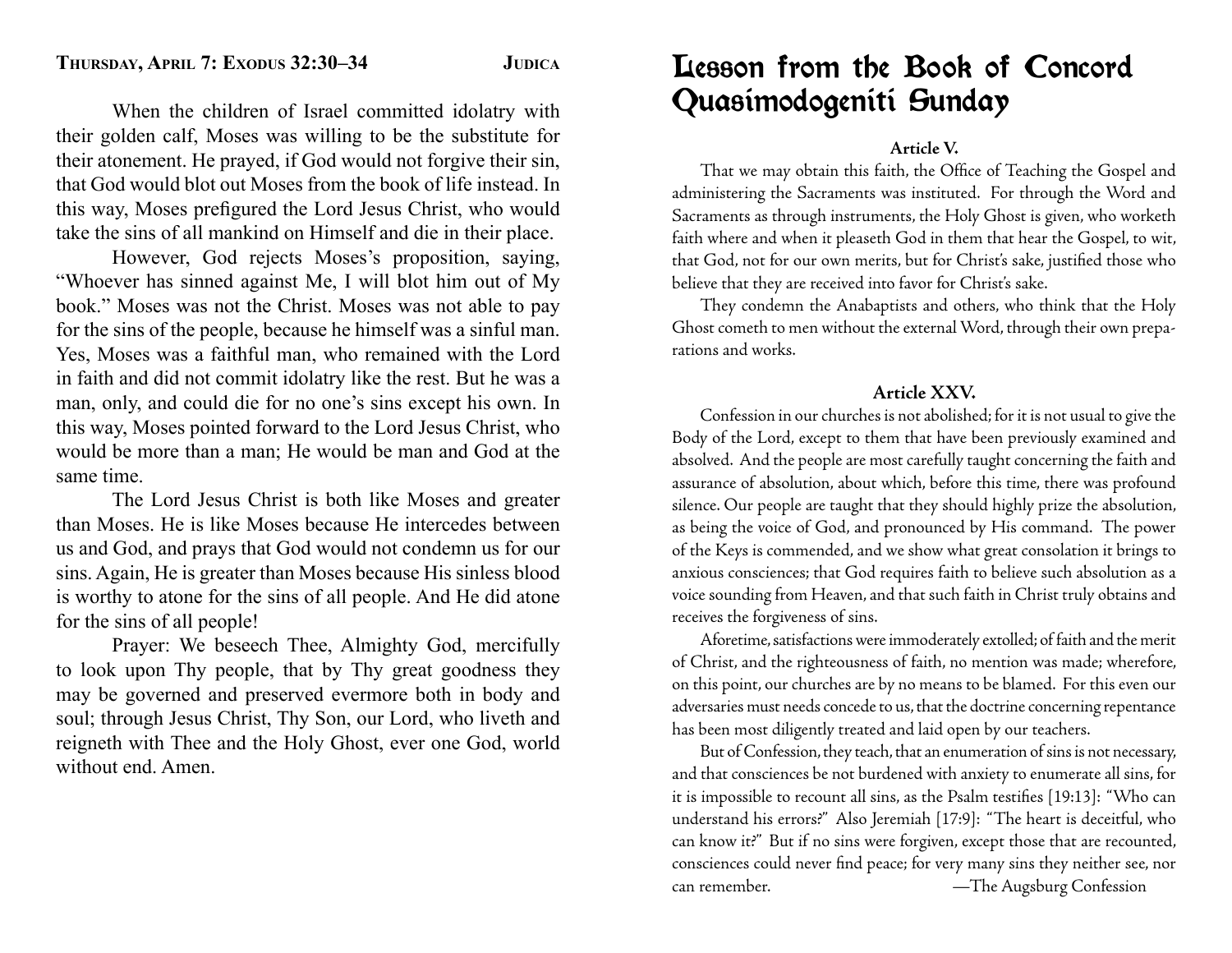The great commission of Matthew 28:16-20 to make disciples by baptizing and teaching has been misused by some to justify all manner of lay exercise of the pastoral office. Lutherans should know better.

 The Lutheran Confessions cite this passage in two places. First, Matthew 28:19 is the proof text for Holy Baptism in the Small Catechism. Holy Baptism is water and the words, "In the name of the Father and of the Son and of the Holy Spirit," used according to Christ's command.

 In the second passage, found in the Treatise rejecting the power and primacy of the Pope, the Lutherans explain that Peter is not the first pope, through whom everyone must seek the Church. Line 30 reads, "This commission Peter holds in common with the rest of the apostles." In addition, the treatise explains that "…Christ gave the apostles only spiritual power, that is, the command to preach the Gospel, proclaim the forgiveness of sins, administer the sacraments, and excommunicate the godless without physical violence. He did not give them the power of the sword or the right to establish, take possession of, or transfer the kingdoms of the world. For Christ said, 'Go therefore and teach them to observe all that I have commanded you' (Matt. 28:19, 20), and also, 'As the Father has sent me, even so I send you' (John 20:21)" (line 31). Christ's commission gives us the confidence that God uses His called and ordained minister to create and strengthen our faith and give us salvation.

 Prayer: Grant, we beseech Thee, Almighty God, that we who have celebrated the solemnities of the Lord's resurrection may, by the help of Thy grace, bring forth the fruits thereof in our life and conversation; through the same Jesus Christ, Thy Son, our Lord. Amen.

**FRIDAY, APRIL 8: HEBREWS 9:15–22 JUDICA**

"A testament is in force after men are dead."

 In civil matters, we understand the idea of a "last will and testament;" in it a man leaves instructions for his children on how his earthly possessions are to be distributed. When properly processed, a man's last will and testament possesses the binding force of law. But it does not go into effect until the man has died.

 Christ is "the Mediator of the new [testament]" (the words "covenant" and "testament" are the same in Greek). On the night when Christ was betrayed, He took the cup and said, "This is My blood of the new [testament], which is shed for many for the remission of sins" (Matthew 26:28). The institution of the Lord's Supper is His last will and testament. Then He died, causing the testament to take effect. After this He rose from the dead, making His testament a communion in His living body and blood.

 Therefore, the practice of the Lord's Supper has binding force on the Christian Church; she must practice it according to His institution. But this testament is not a burden. Rather, it is the joyous treasure of heaven, which we have inherited through our Lord's death. He who receives this blessed inheritance in faith has what He promises: the forgiveness of sins, for "without shedding of blood there is no remission."

 Prayer: We beseech Thee, Almighty God, mercifully to look upon Thy people, that by Thy great goodness they may be governed and preserved evermore both in body and soul; through Jesus Christ, Thy Son, our Lord, who liveth and reigneth with Thee and the Holy Ghost, ever one God, world without end. Amen.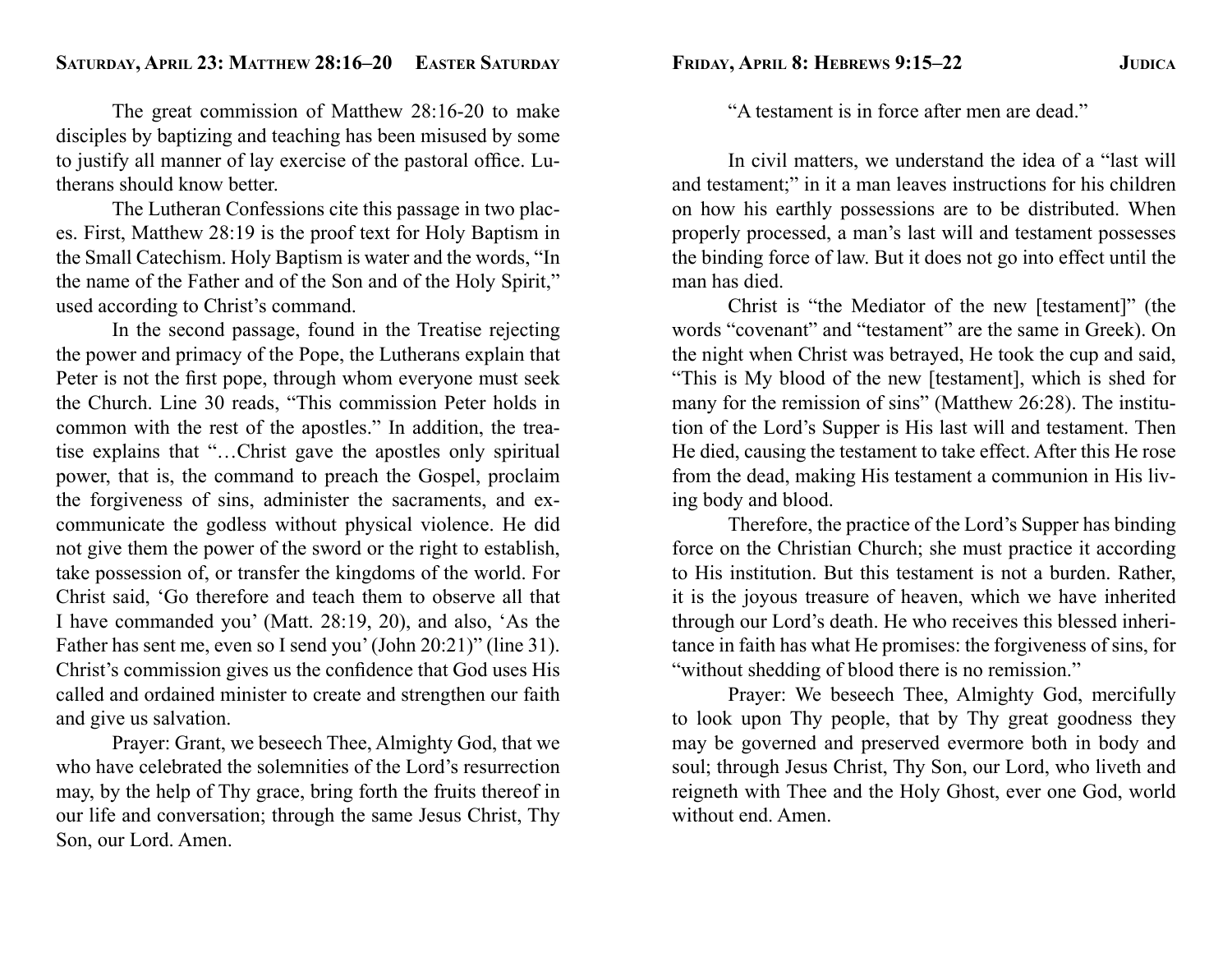"We… give you opportunity to boast on our behalf, that you may have an answer for those who boast in appearance and not in heart." St. Paul gives permission to the Corinthians to boast of him and the other Apostles against false brethren. The orthodox Lutheran Church does the same thing, for we confess in the Nicene Creed, "I believe one holy Christian and Apostolic Church."

 What does it mean to confess that the Church is "Apostolic"? It means that the true doctrine of the true Church has not changed since the Lord Jesus Christ handed it down to the Apostles. When we confess the Nicene Creed, we confess that we believe and teach that same true doctrine which the Apostles taught.

What does it mean to "boast" in the Apostles? We boast in the Apostles when we confess their doctrine against those who teach otherwise—who, as St. Paul puts it, "boast in appearance and not in heart."

 Who are these? Anyone who confesses any doctrine which did not come from the Apostles—such as the pope, church fathers, modern preachers, or one's own dreams—trusts in lies and has an empty boast. If these are set against the doctrine of the Apostles, they are empty and false.

We boast in this: the Lutheran doctrine is the doctrine of the Apostles, which is derived from the writings of the Apostles themselves—namely, the Holy Scriptures.

 Prayer: We beseech Thee, Almighty God, mercifully to look upon Thy people, that by Thy great goodness they may be governed and preserved evermore both in body and soul; through Jesus Christ, Thy Son, our Lord, who liveth and reigneth with Thee and the Holy Ghost, ever one God, world without end. Amen.

**FRIDAY, APRIL 22: JOHN 20:11–18 EASTER FRIDAY**

 Even though His ascension will not occur for 40 days, Jesus speaks of it in His first post-resurrection appearance to Mary Magdalene. Mary is clinging to Him, thinking that by her grasp they will not be separated again. First of all, Jesus' words assure her that He has "not yet ascended." Jesus will continue to appear to her and the disciples over the next 40 days. They will receive His teaching, examine His wounds, and receive His commission to make disciples of all nations.

 Second, Mary must also learn that the ascension of Jesus is the inevitable result of His resurrection. Jesus has left behind His state of humiliation. Those days of traveling with Jesus during His three-year ministry have come to completion. Jesus' death and resurrection have secured the atonement of all sinners. Believers have now become brothers with Jesus and share in His inheritance. Through Christ's work we now share with Jesus in our Father and God.

 In addition, once the risen Jesus has ascended, He promises to be with Mary always wherever the Church is baptizing and teaching (Matthew 28:20). This mystical presence of Christ with His Church is not only a great source of comfort for us, but through it He promises to shower upon us blessings. Ephesians 4:8, " Therefore He says: 'When He ascended on high, He led captivity captive, And gave gifts to men.'"

 Prayer: Grant, we beseech Thee, Almighty God, that we who have celebrated the solemnities of the Lord's resurrection may, by the help of Thy grace, bring forth the fruits thereof in our life and conversation; through the same Jesus Christ, Thy Son, our Lord. Amen.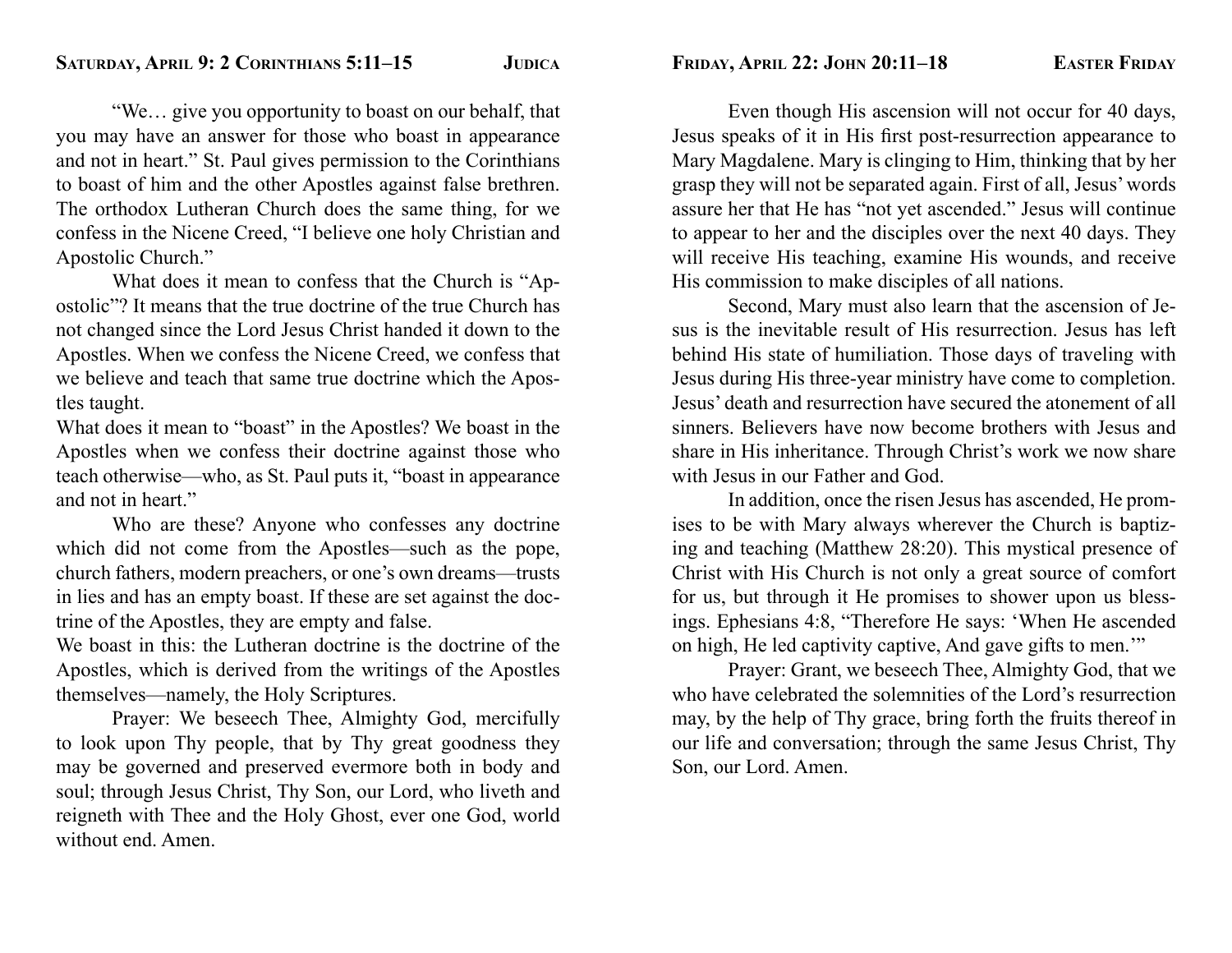In the game of hide-and-seek, the goal is to find someone.

 The angel knows exactly why the women have come to the tomb that Easter Sunday morning. They are seeking a dead, crucified Jesus. However, the angel also knows that they will not find Him. Even a moderator's clues that you might be getting warmer or colder in your search will not work. No, they can seek, but they will not find! The angel says, "He is not here; for He is risen." They can see where Jesus formerly was—His body laid on the cold stone shelf cut into the tomb's wall. He was, indeed, dead! That is true. And that substitutionary death means life for us. However, the divine purpose and goal, for which the women went to the tomb, was so that they would not find Him. The women were supposed to come up empty in their seeking. There will be a time in which Jesus will appear to Mary, Peter, the Emmaus disciples, the eleven, etc. However, they will not find Him by their seeking. They will see Him because the risen Jesus will reveal Himself to them!

 Our Lord sent His Church to make disciples by baptizing and teaching. He promised, "and lo, I am with you always." Now that Jesus has risen and ascended, we have His promise, "Ask, and it will be given to you; seek, and you will find; knock, and it will be opened to you" (Matthew 7:7).

 Prayer: Grant, we beseech Thee, Almighty God, that we who have celebrated the solemnities of the Lord's resurrection may, by the help of Thy grace, bring forth the fruits thereof in our life and conversation; through the same Jesus Christ, Thy Son, our Lord. Amen.

# Lesson from the Book of Concord Palmarum (Palm) Sunday

## **Article III.**

 Also they [the Lutherans] teach, that the Word, that is, the Son of God, did take man's nature in the womb of the Blessed Virgin Mary, so that there are Two Natures, the divine and the human, inseparably conjoined in one Person, one Christ, true God and true man, who was born of the Virgin Mary, truly suffered, was crucified, dead and buried, that He might reconcile the Father unto us, and be a sacrifice, not only for original guilt, but for all actual sins of men. He also descended into hell, and truly rose again the third day; afterward He ascended into Heaven, that He might sit on the right hand of the Father, and forever reign, and have dominion over all creatures, and sanctify them that believe in Him, by sending the Holy Ghost into their hearts, to rule, comfort and quicken them, and to defend them against the devil and the power of sin. The same Christ shall openly come again to judge the quick and the dead, etc., according to the Apostles' Creed.

—The Augsburg Confession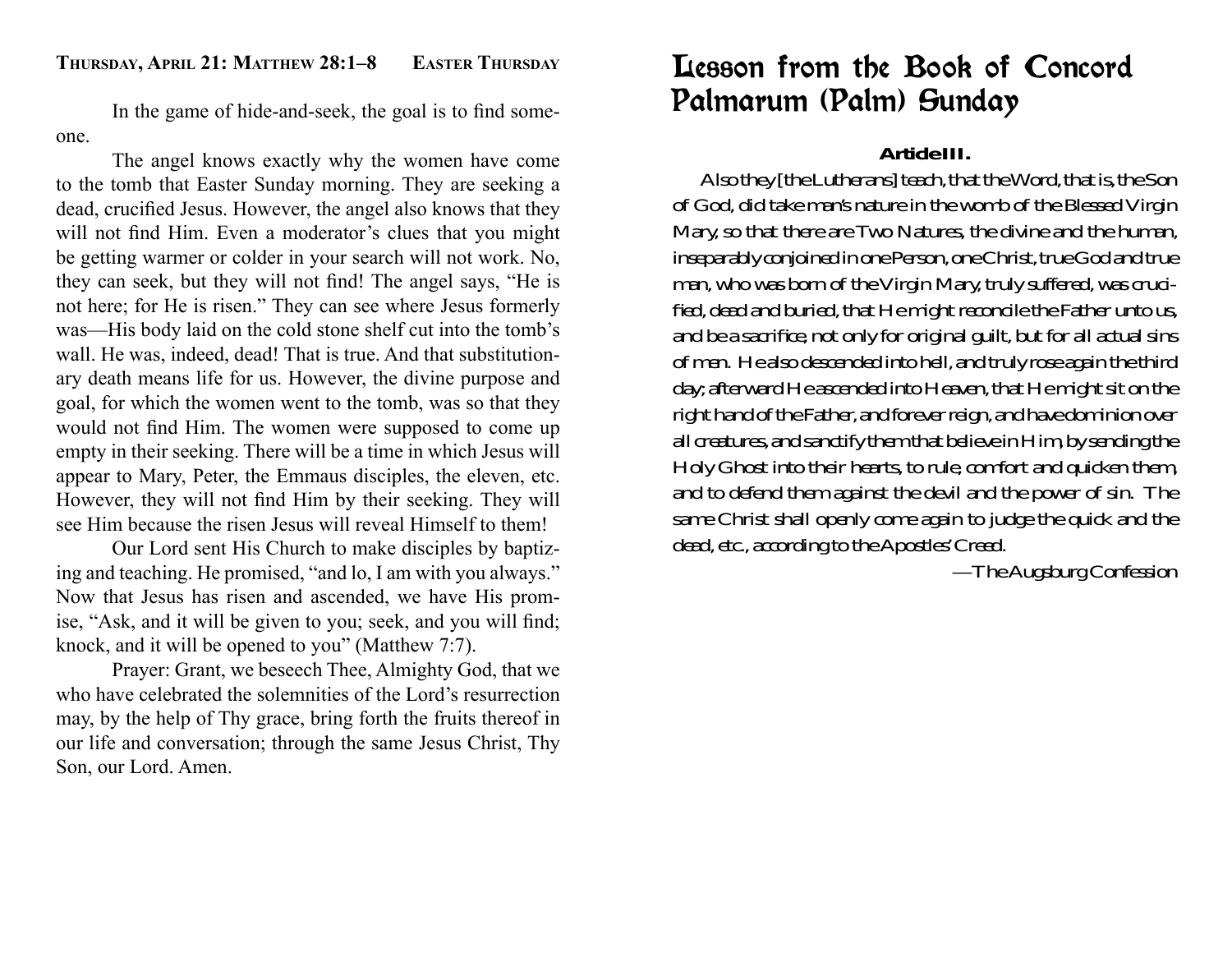These Greeks show up in Jerusalem wanting to see Jesus. This event brings to Jesus' mind the very purpose for which He had come. Many thoughts and emotions came flooding into Jesus' mind at that point. And they weren't thoughts that had been long forgotten; they were just brought into sharp focus by the arrival of these Greeks. Jesus was in Jerusalem because His "hour" had come. And significantly, this "hour" that had come upon Him had a great deal to do with those Greeks. Jesus would soon die to atone for the sins of the world, including those Greeks. The relationship between God and His people was about to drastically change. The Greeks' coming (like the wise men at Jesus' birth) is a prelude to the transition of God's kingdom from the Jews to the Gentiles.

 The people of God would no longer look for connections through biological descent, but through faith; faith in Jesus. Faith in Jesus was the connection to the kingdom of God. These Greeks wanted to "see" Jesus. And when our Gospel text says "see," it means more than the idea that these Greeks wanted Philip to point out Jesus in the crowd. They wanted to meet Jesus. They wanted to talk to Him, to hear Him, to understand Him, to know Him.

 Prayer: Grant, we beseech Thee, Almighty God, that we, who amid so many adversities do fail through our own infirmities, may be restored through the Passion and intercession of Thine only-begotten Son; who liveth and reigneth with the Father and the Holy Ghost, ever one God, world without end. Amen.

 Jesus' appearance by the sea (which includes the large catch of fish and the breakfast served by Jesus) is His third appearance following the two upper-room appearances in chapter 20. However, there were other appearances of Jesus after His resurrection (e.g., Mary Magdalene in John 20:11-18). St. John lets us know his reason for calling it the third with the words "to His disciples." At His first two appearances He institutes holy absolution and commissions the Apostles to forgive sins.

 Although there would be nothing wrong with an Apostle doing a little fishing, Jesus uses this post-Easter appearance to drive home the fact that He will provide for the Apostles without the need for their human contribution. They will be fishers of men, and He will give them their daily bread (and fish). They don't eat any of the 153 large fish which they caught because of the Word of God. Those are for others. Jesus feeds them breakfast with His own fish and bread. Not only do they know that "it was the Lord," they are being taught to trust Him as they are given their Apostolic Office.

 We, too, need to trust Jesus Sunday after Sunday. Not only does He give us our daily bread, but He has properly prepared the Apostles so that we can trust in their God-given, God-inspired, inerrant words. Our risen Lord and Savior is still providing for our preservation in the faith by His own Word. Whatever fruits He produces in us is for the benefit of others.

 Prayer: Grant, we beseech Thee, Almighty God, that we who have celebrated the solemnities of the Lord's resurrection may, by the help of Thy grace, bring forth the fruits thereof in our life and conversation; through the same Jesus Christ, Thy Son, our Lord. Amen.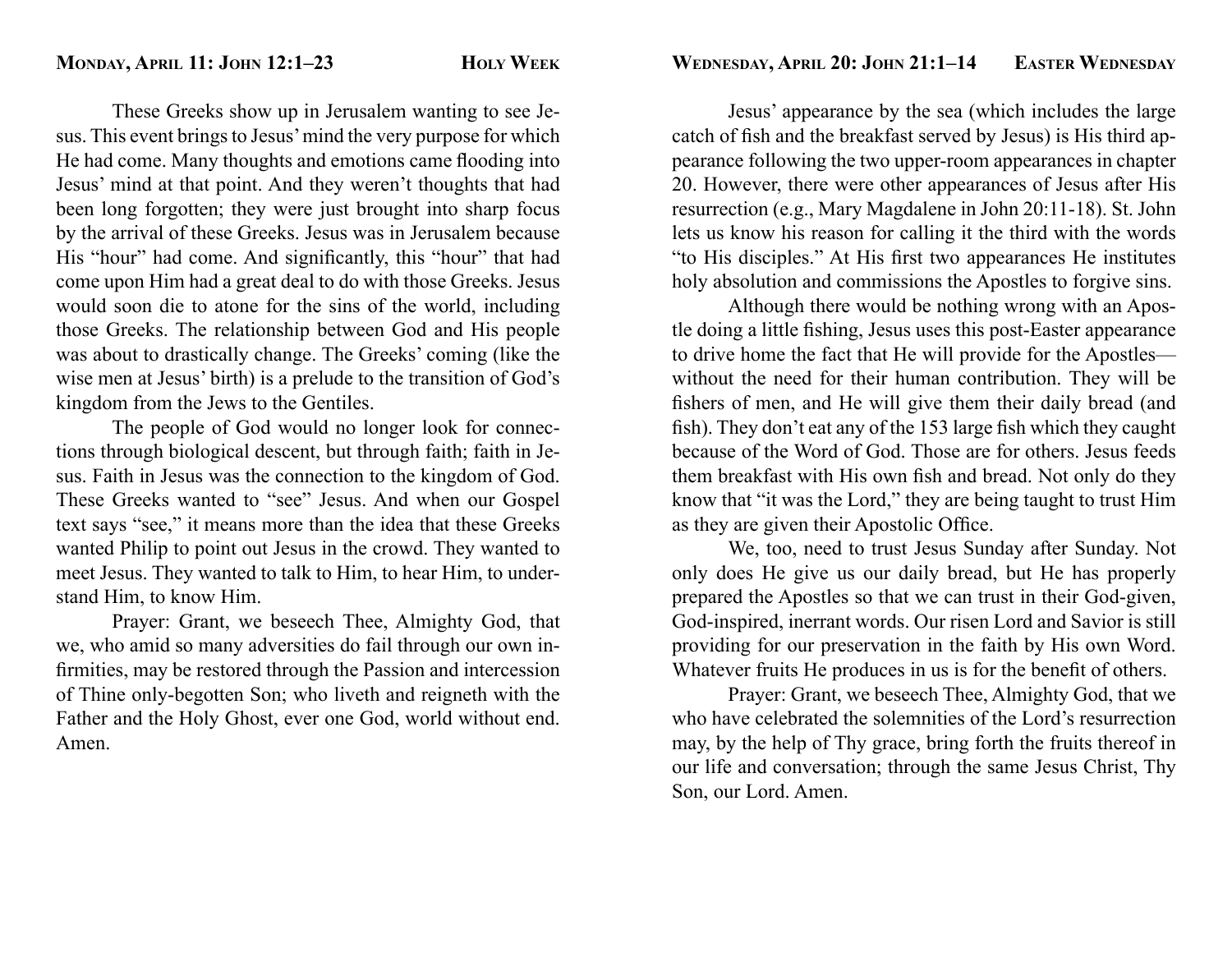Yesterday, Jesus retrieved the Emmaus disciples, who had given up on their Redeemer, despite an angelic announcement. After Jesus had vanished from their sight they said, "Did not our heart burn within us while He talked with us on the road, and while He opened the Scriptures to us?" (Luke 24:32). Earlier the text says, "He expounded to them in all the Scriptures the things concerning Himself" (v.27). In today's account, it says the same thing with different words: "And he opened their understanding, that they might comprehend the Scriptures."

 This repetition is necessary for us, so that we might never tire of hearing the old, old story. The suffering of the Christ and His resurrection from the dead was prophesied long ago in "the Law of Moses (the first five books of the Old Testament) and the Prophets and the Psalms." Of course Jesus taught the Word of God during His three-year ministry, but take careful note of what we find Him doing repeatedly after His resurrection. He didn't stop teaching the Word. He continued to show the necessity of His death and resurrection.

 Jesus also made sure that we knew why that was necessary. Our sins brought God's wrath, so His death was to make atonement for our sins. His resurrection revealed the forgiveness of sins that He had purchased. Jesus' death and resurrection is the basis for the threat of the Law and the promise of the Gospel. The proper understanding of the Scriptures leads us to "repentance and remission of sins."

 Prayer: Grant, we beseech Thee, Almighty God, that we who have celebrated the solemnities of the Lord's resurrection may, by the help of Thy grace, bring forth the fruits thereof in our life and conversation; through the same Jesus Christ, Thy Son, our Lord. Amen.

 "He who loves his life will lose it, and he who hates his life in this world will keep it for eternal life."

 Of course, our Lord's words here are true in their most strait-forward sense, that one should see one's life in this world as of little importance compared to eternal life with Christ. Willingness to lose one's life in this world for Christ confirms one's saving faith in Christ and one's place in heaven. This also works on another level. We know the One who is the Truth, and so, we must be willing to lose everything for the Truth.

 Lies are the poison of this world. Innumerable evils follow in the wake of the lie. One is tempted to think that little lies do not matter, but little lies build up over time. With the adding of little lies and the repeating of them, the spread of the lies causes them to grow and strengthen. Christians often think of the courage of the martyrs who faced torture and horrible deaths. They were brave. But there is another bravery. It is the courage to lose everything rather than concede to the small lie. It is the courage to lose wealth, position, reputation, security, even one's life, for the Truth. If you are willing to lose all for the Truth, the One who is the Truth will reward you openly. Don't worry about security or reputation here. Store up treasure in heaven.

 Prayer: Almighty and everlasting God, grant us grace so to pass through this holy time of our Lord's Passion that we may obtain the pardon of our sins; through the same Jesus Christ, Thy Son, our Lord, who liveth and reigneth with the Father and the Holy Ghost, ever one God, world without end. Amen.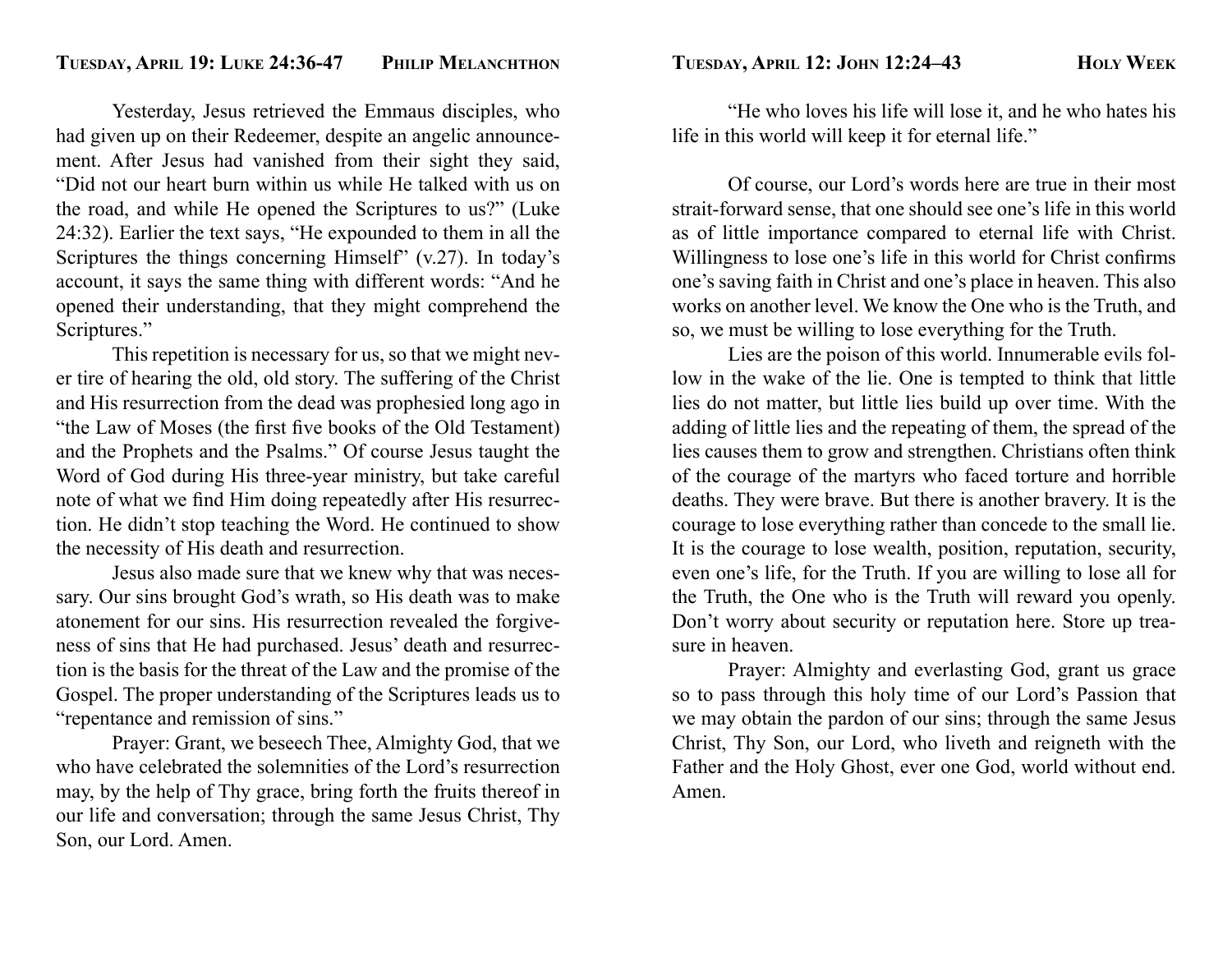Jesus says, "With fervent desire I have desired to eat this Passover with you before I suffer." Why was Jesus so eager to eat a meal with these twelve men? Eating a meal is one of the most intimate things that we do with other people. To invite someone over to your home for a meal is not just sharing food, but a sign of unity and friendship. That other person is being brought into an event that most other people do not share with you. And when you share food and drink you are sharing life. You share the wealth that you have, the resources. And you give that person the things that nurture and strengthen his or her natural life. It is a very significant thing.

 Jesus wants to share that with His disciples. Yet, this meal is even more than that. When a friend invites you to eat with them, they are, in a sense, taking you into their family. This is what the meal is for the disciples, as well. They are being invited into God's family. They are special. They are not just anyone; they are the family of God. And that family unity is expressed around the table, eating and drinking. Jesus eagerly desired that unity with His disciples. And He eagerly desires that with us. Through the Eucharist we are dining at God's table, not just as guests, but as family. There is a unity about it; a unity in the family of God.

 Prayer: Grant, we beseech Thee, Almighty God, that we, who for our evil deeds are continually afflicted, may mercifully be relieved by the Passion of Thine only-begotten Son, who liveth and reigneth with the Father and the Holy Ghost, ever one God, world without end. Amen.

 The Emmaus disciples said, "We were hoping that it was he who was going to redeem Israel." Now that Jesus was crucified, they had given up on the possibility that Jesus was the Messiah. Sad and dejected, they were going home to confess their misguided judgment.

 We must admit that some of their words speak the truth—without the resurrection of Jesus Christ there is no Christianity at all. St. Paul says, "And if Christ is not risen, your faith is futile; you are still in your sins… And if in this life only we have hope in Christ, we are of all men the most pitiable" (1 Corinthians 15:17,19). They got that part right. If Christ was dead, they just as well should go home.

 However, the Lord had sent angels to the women to announce His resurrection and new life. Peter and John had confirmed their story. These Emmaus disciples were not receiving the Word which creates faith. If Jesus had risen from the dead—and He had done just that—then He is the One who redeemed Israel, His Church of believers. They should have believed the women and disciples.

Luke 24 reports that their eyes were first being "restrained," and then how later they "were opened and they knew Him." Apart from the Word and Sacraments, we will be unable to know our Redeemer; but through the teaching of the Holy Scriptures and in the breaking of the bread, we learn to believe that Christ made satisfaction for our sins.

 Prayer: Grant, we beseech Thee, Almighty God, that we who have celebrated the solemnities of the Lord's resurrection may, by the help of Thy grace, bring forth the fruits thereof in our life and conversation; through the same Jesus Christ, Thy Son, our Lord. Amen.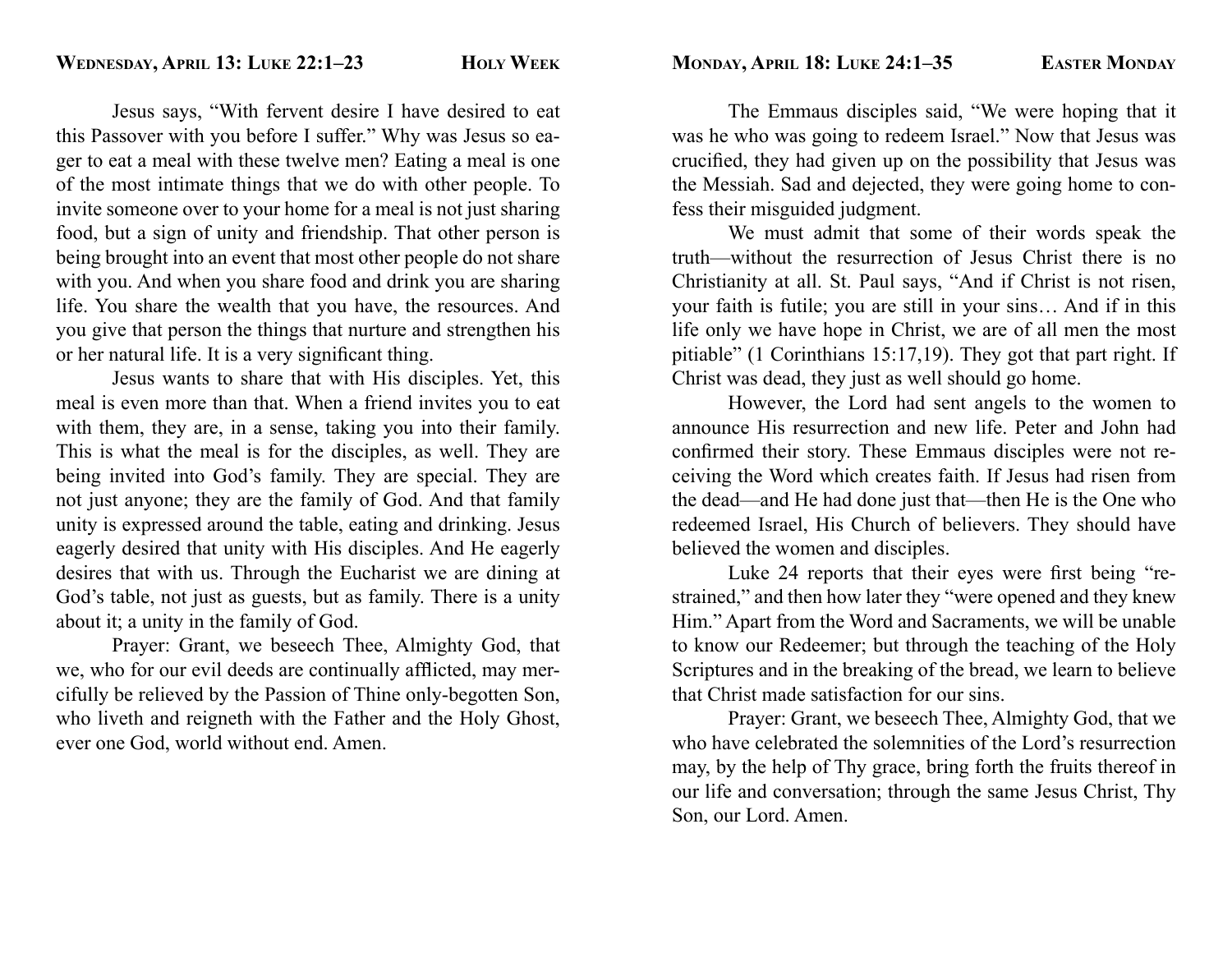# Lesson from the Book of Concord Easter Sunday

## **Chapter IX. Of the Descent of Christ to Hell.**

 There has also been a controversy among some theologians, who have subscribed to the Augsburg Confession concerning the following article: When, and in what manner, the Lord Christ, according to our simple Christian faith, descended to hell, whether this was done before or after His death? Also, whether it occurred according to the soul alone, or according to the divinity alone, or in body and soul, spiritually and bodily? Also, whether this article belongs to the passion or to the glorious victory and triumph of Christ?

 But since this article ... cannot be comprehended by the senses or by the reason, but must be grasped alone by faith, it is our unanimous advice that there should be no disputation concerning it, but that it should be believed and taught only in the simplest manner; according as Dr. Luther of blessed memory, in his sermon at Torgau in the year 1533, has, in a very Christian manner, explained this article, separated from it all useless, unnecessary questions, and admonished all godly Christians to Christian simplicity of faith.

For it is sufficient that we know that Christ descended to hell. destroyed hell for all believers, and delivered them from the power of death and of the devil, from eternal condemnation [and even] from the jaws of hell. But how this occurred, we should reserve until the other world, where not only this point, but also still others, will be revealed which we here simply believe and cannot comprehend with our blind reason.

—The Formula of Concord, Epitome

Foot washing is not something that we really understand. This was an oriental custom. Washing the feet was neither a Jewish ceremonial law, nor was it a tradition of the Pharisees. It was just a custom in the east, a custom of politeness and propriety. If someone came to supper at another person's house, the first thing they would do would be to remove their sandals. And usually a slave, at that point, would wash the guest's feet before he entered to the meal.

As Jesus and His disciples are reclining at their supper they were all reclining there with dirty feet. This must have become apparent to all who were there but, no one volunteered to take up the job. Unfortunately, as we can recall throughout the Gospels, the disciples are constantly competing for the position of greatest importance. Even though Jesus had taught them this lesson before, He now teaches them again, and this time as an object lesson. Jesus Himself shows them what greatness is. Jesus, who has all the power, authority, and honor of heaven and earth, shows them that greatness is expressed in self-sacrificial love. The role that the disciples loath to take, Jesus takes up gladly. If Jesus, who is the Lord of all, can take up the role of the slave, who are we that we think ourselves above that role?

 Prayer: O Lord God, who hast left unto us in a wonderful Sacrament a memorial of Thy Passion, grant, we beseech Thee, that we may so use this Sacrament of Thy body and blood that the fruits of Thy redemption may continually be manifest in us; Thou, who livest and reignest with the Father and the Holy Ghost, ever one God, world without end. Amen.